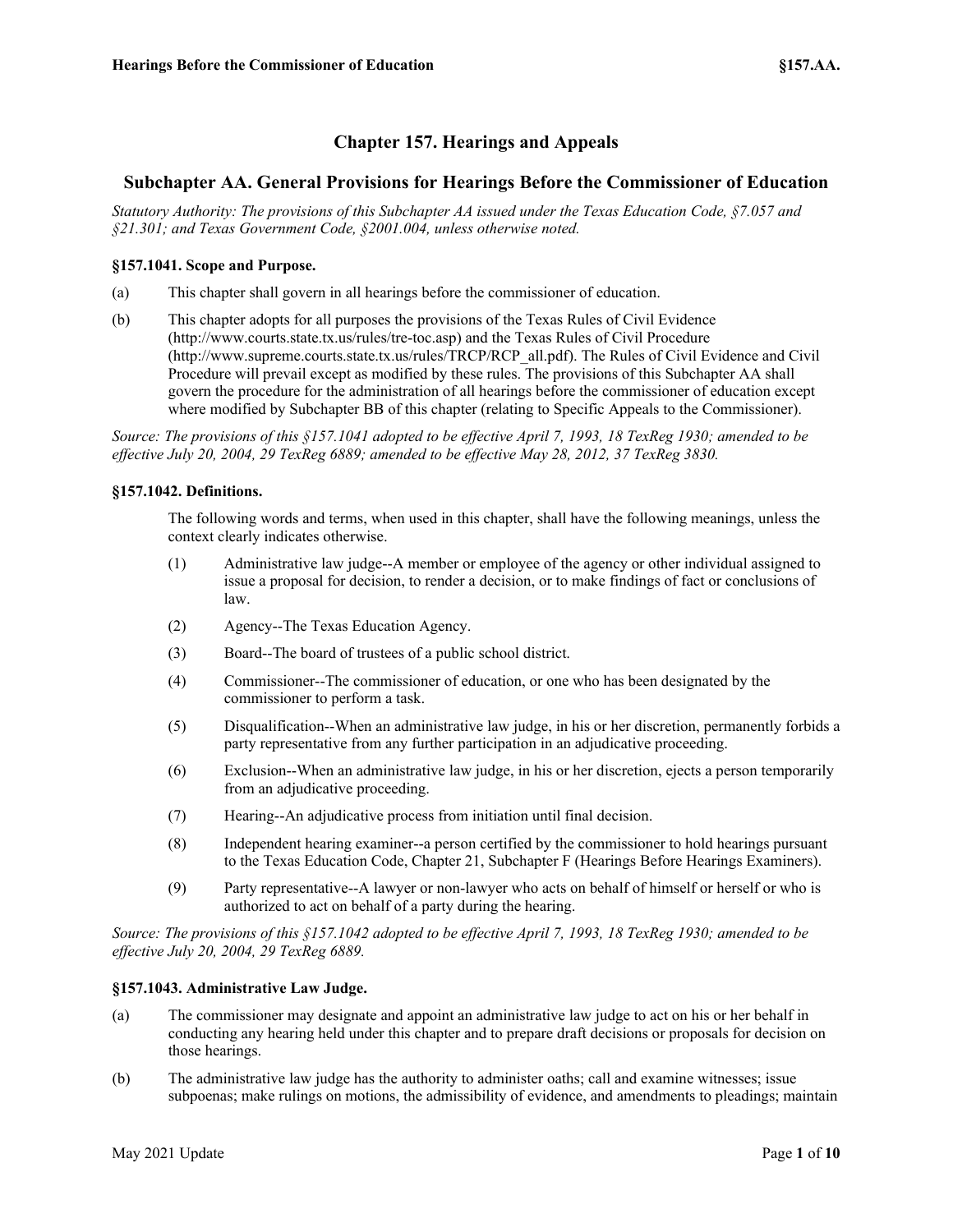decorum; schedule and recess the hearing from day to day; establish reasonable timelines; and make any other orders as justice requires.

(c) If the administrative law judge is unable to continue presiding over a hearing at any time before the final decision, another administrative law judge will be appointed who shall perform any remaining function without the necessity of repeating any previous proceedings.

*Source: The provisions of this §157.1043 adopted to be effective April 7, 1993, 18 TexReg 1930; amended to be effective July 20, 2004, 29 TexReg 6889.*

# **§157.1044. Classification of Parties.**

- (a) Parties are designated as follows.
	- (1) Petitioner--the party who initiates the hearing before the commissioner by filing a petition for review in compliance with §157.1051 of this title (relating to Petition for Review).
	- (2) Respondent--any party against whom a petition for review has been filed with the commissioner.
	- (3) Intervenor--a person who, upon showing a justiciable interest, is permitted to become a party to a hearing.
- (b) Regardless of errors concerning designations in the pleadings, parties shall be accorded their true status in the hearing.

*Source: The provisions of this §157.1044 adopted to be effective April 7, 1993, 18 TexReg 1930; amended to be effective July 20, 2004, 29 TexReg 6889.*

# **§157.1045. Appearances.**

Any party may appear on his or her own behalf; if a minor, by his or her next friend, or by a representative of the party's choice. Corporations must be represented by a duly authorized attorney licensed to practice in the state of Texas. Party representatives are held to the same procedural and substantive standards as attorneys. Attorneys and party representatives who wish to take a vacation and prevent the scheduling of hearings during a specific time period must notify the administrative law judge in writing at least two weeks before the vacation begins.

*Source: The provisions of this §157.1045 adopted to be effective April 7, 1993, 18 TexReg 1930; amended to be effective July 20, 2004, 29 TexReg 6889.*

# **§157.1046. Conduct and Decorum.**

- (a) Standards of conduct during the hearings process.
	- (1) The administrative law judge and the party representative should refer to the Texas Disciplinary Rules of Professional Conduct for guidance, regardless of whether all participants are licensed attorneys (Texas State Bar Rules, Article 10, §9).
	- (2) A party representative shall maintain high standards of professionalism during the administrative process and promote an atmosphere of civility and fairness.
	- (3) A party representative shall use these rules for legitimate purposes and not for dilatory purposes or to harass or intimidate other participants.
- (b) Exclusion or disqualification of party representatives.
	- (1) Contemptuous conduct. An administrative law judge may exclude or disqualify a party representative from participating in the agency hearings process for contemptuous conduct. The administrative law judge shall warn the party representative prior to disqualification or exclusion, if possible. Contemptuous conduct includes:
		- (A) actual or threatened physical assault of any participant to the hearing;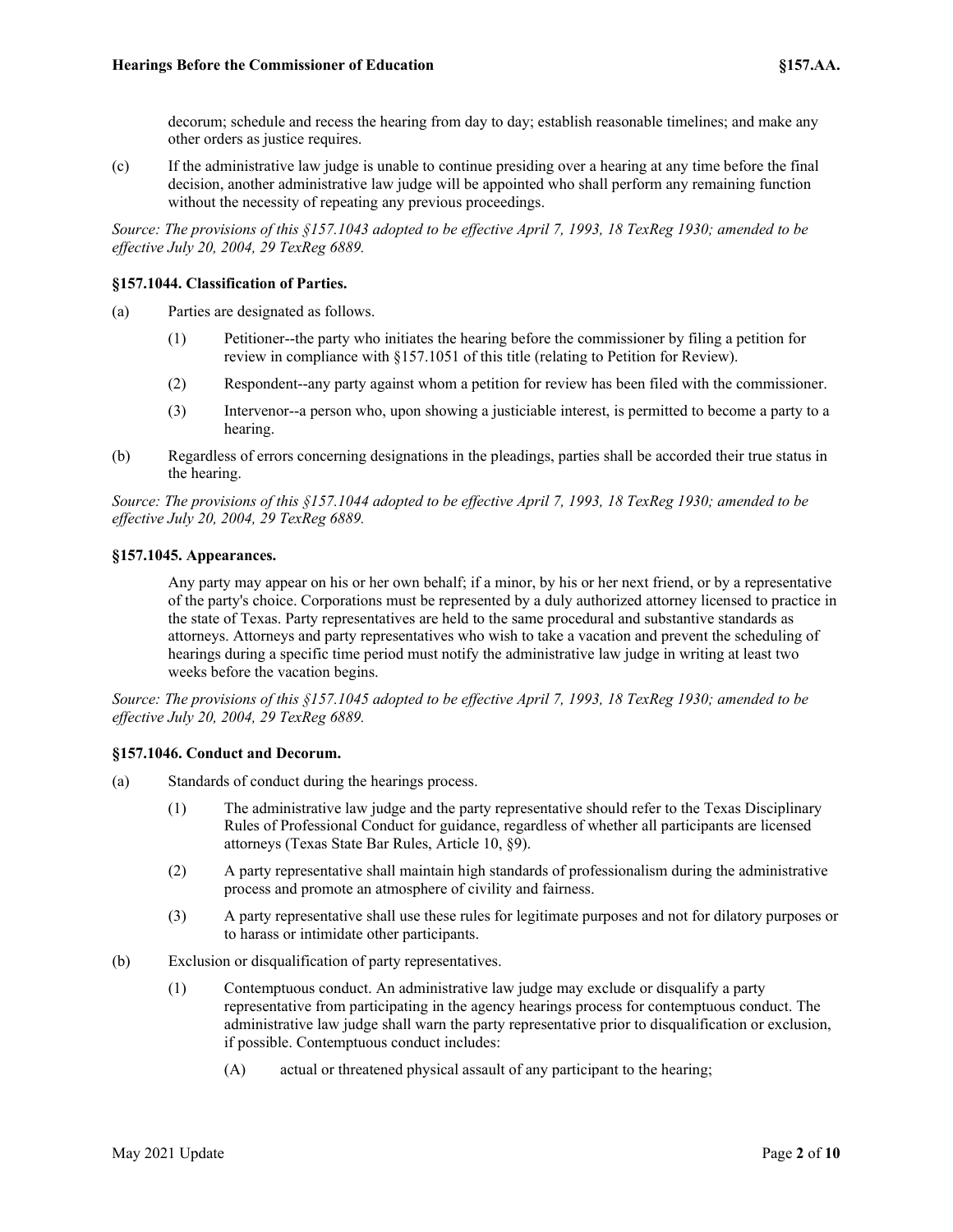- (B) knowingly or recklessly making a false statement of material fact or law to the administrative law judge;
- (C) counseling or assisting a witness to testify falsely;
- (D) knowingly offering or using false evidence;
- (E) filing a frivolous or knowingly false pleading or other document, or filing a frivolous or knowingly false defense. A frivolous filing is one:
	- (i) for which the party representative is unable to make a good faith argument consistent with existing law, or a good faith argument for an extension, modification, or reversal of existing law; or
	- (ii) primarily for the purpose of harassing or maliciously injuring another person;
- (F) paying, offering to pay, or acquiescing in a payment or offer of payment to a witness based on the content of the witness' testimony or the outcome of the hearing;
- (G) continually violating an established rule of agency procedure or of evidence;
- (H) raising superfluous objections or otherwise unreasonably delaying the hearing or increasing the costs or other burdens of the hearing;
- (I) misrepresenting, mischaracterizing, or misquoting facts or law to gain unfair advantage;
- (J) except as otherwise permitted by law, communicating or causing someone else to communicate with the administrative law judge without the knowledge and consent of opposing party representatives in order to gain unfair advantage or to influence the hearing;
- (K) using offensive or abusive language during the hearing;
- (L) making inappropriate derogatory remarks about the commissioner, an administrative law judge, a party, a witness, or opposing counsel at a hearing or in documents filed with the agency; and
- (M) engaging in disruptive conduct.
- (2) Conflicts of interest. An administrative law judge may disqualify a party representative from participating in a hearing if the administrative law judge decides that the party representative has a conflict of interest. Conflicts of interest can be, but are not limited to, the following:
	- (A) when a party representative who previously acted as a public officer or employee on a matter later attempts to represent a private client on the same matter, unless the appropriate government agency consents;
	- (B) when a party representative who serves as a public officer or employee on a matter negotiates for private employment with a party or party representative involved in the same matter;
	- (C) when a party representative who serves as a public officer or employee participates in a matter involving a former private client whom he or she represented on the same matter, unless no one may legally act in the attorney's stead;
	- (D) when an attorney engages in the practice of law while under suspension or in violation of a disciplinary order or judgment; and
	- (E) any other conflict of interest that, in the opinion of the administrative law judge, offends the dignity and decorum of the hearing.
- (3) Procedures for excluding or disqualifying a party representative.
	- (A) Notice. The administrative law judge shall state the specific reason for excluding or disqualifying a party representative on the record or in a written order. The administrative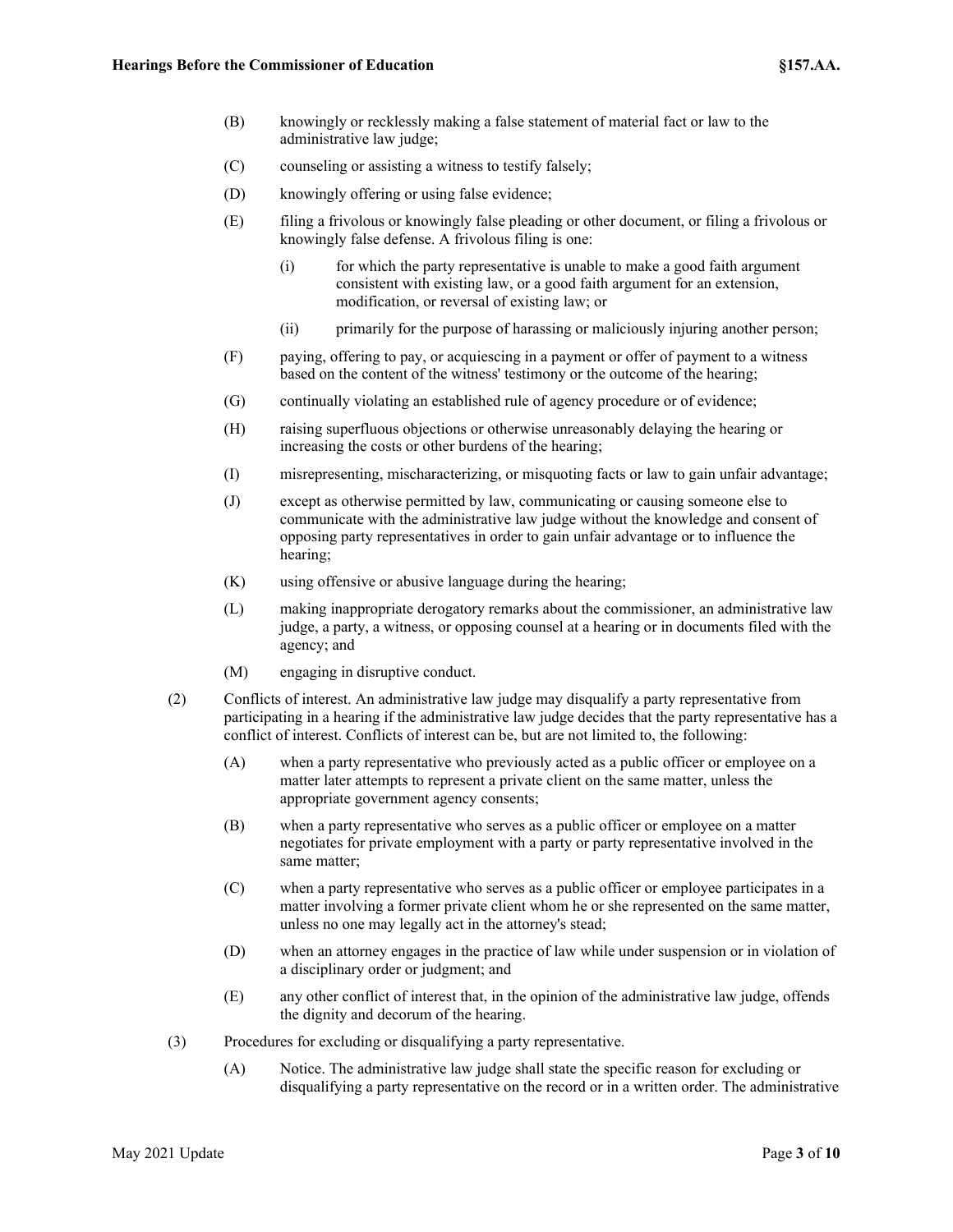law judge shall notify the affected party and party representative of the exclusion or disqualification personally or by certified mail.

- (B) Reasonable time for substitution. After the administrative law judge has excluded or disqualified a party representative, the affected party or party representative shall have a reasonable time to substitute a new representative. In determining a reasonable time, the administrative law judge shall consider the right of opposing parties to have the hearing resolved without undue delay. The administrative law judge may therefore align the affected party with another party in interest instead of permitting a substitution.
- (C) No further participation. After being disqualified from a hearing, a party representative may not provide further assistance, either directly or indirectly, to any party with regard to the hearing, except to the extent reasonably necessary to appeal to the commissioner and to complete the withdrawal and substitution of a new party representative.
- (D) No recusal. The exclusion or disqualification of a party representative by an administrative law judge is not a ground for recusal of the administrative law judge in the same or any subsequent hearing.

*Source: The provisions of this §157.1046 adopted to be effective April 7, 1993, 18 TexReg 1930; amended to be effective July 20, 2004, 29 TexReg 6889.*

# **§157.1047. Classification of Pleadings.**

Pleadings filed with the commissioner shall include, but not be limited to, petitions for review, answers, pleas to the jurisdiction, motions, replies to motions, exceptions to the proposal for decision, and replies to the exceptions to the proposal for decision. Regardless of any error in its designation, the filing shall be accorded its true status in the hearing in which it is filed.

*Source: The provisions of this §157.1047 adopted to be effective April 7, 1993, 18 TexReg 1930; amended to be effective July 20, 2004, 29 TexReg 6889.*

#### **§157.1048. Form and Content of Documents.**

All pleadings, briefs, and exhibits filed with the commissioner shall be signed by the party representative and legibly handwritten, typewritten, or printed on paper 8 l/2 inches wide by 11 inches long. If the document is typewritten or printed, the filing must be double-spaced and printed in at least 12-point font.

*Source: The provisions of this §157.1048 adopted to be effective April 7, 1993, 18 TexReg 1930; amended to be effective July 20, 2004, 29 TexReg 6889.*

#### **§157.1049. Filing of Documents with the Commissioner of Education.**

- (a) Except where otherwise provided by law, the petitioner shall file with the commissioner or the agency's division responsible for hearings and appeals a petition for review within 45 calendar days after the decision, order, or ruling complained of is first communicated to the petitioner. In all cases, when a decision is announced in the presence of the petitioner or the petitioner's representative of record at a hearing, the announced decision shall constitute communication to the petitioner.
- (b) Filing of documents is governed by Texas Rules of Civil Procedure 21 and 21a.
- (c) Except as otherwise provided, any document other than a petition for review will be filed with the agency's division responsible for hearings and appeals. All mailings and deliveries shall be addressed to: Texas Education Agency, 1701 North Congress Avenue, Suite 2-150, Austin, Texas 78701-1494. All facsimile filings shall be sent to the following facsimile number: (512) 475-3662.
- (d) All documents filed after 11:59 p.m. Central Time shall be deemed filed on the following business day.
- (e) Failure to comply with subsection (a) of this section relating to the time for filing a petition for review will result in the dismissal of the case.

*Source: The provisions of this §157.1049 adopted to be effective July 20, 2004, 29 TexReg 6889.*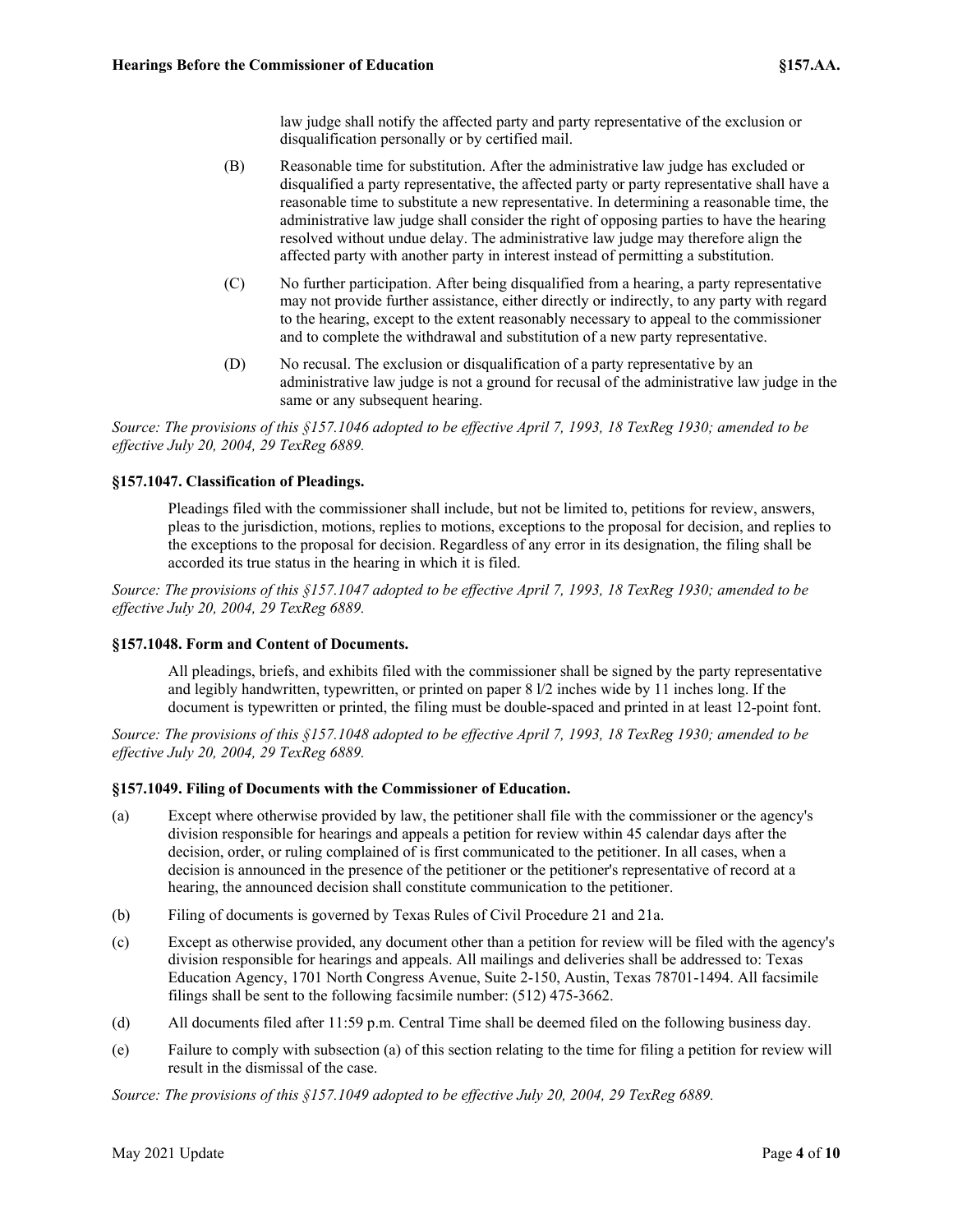#### **§157.1050. Service of Documents on Other Parties.**

Unless otherwise provided by law, every pleading, plea, or motion filed with the agency's division responsible for hearings and appeals shall be served on all parties or party representatives by the same method as the document was filed with the agency, except that service by facsimile may be substituted for personal service.

*Source: The provisions of this §157.1050 adopted to be effective July 20, 2004, 29 TexReg 6889.*

# **§157.1051. Petition for Review.**

(a) A petition for review shall contain the following in numbered paragraphs:

- (1) a description of the challenged ruling, action, or failure to act complained of;
- (2) the date of the challenged ruling, action, or failure to act;
- (3) a precise description of the action the petitioner wants the commissioner to take on the petitioner's behalf;
- (4) a statement of jurisdiction and the legal basis for the claim;
- (5) if the hearing is de novo, a statement of the facts of which the petitioner is aware or which the petitioner believes to be true and which would lead to a reasonable conclusion that the petitioner is entitled to the relief sought;
- (6) the name, mailing address, telephone number of the petitioner's party representative during business hours, and facsimile number, if any; and
- (7) the name, mailing address, and business telephone of the respondent or the respondent's representative, and facsimile number, if any.
- (b) Nothing in this section requires the petitioner to plead all evidence relied upon. However, all issues relied upon by the petitioner must be raised in the petition for review, and the commissioner will not consider any issues not raised in the petition for review.

*Source: The provisions of this §157.1051 adopted to be effective April 7, 1993, 18 TexReg 1930; amended to be effective July 20, 2004, 29 TexReg 6889.*

#### **§157.1052. Answers.**

- (a) Except where otherwise provided by law, the respondent shall file an answer within 30 calendar days after receiving notice from the commissioner that a hearing has been docketed.
- (b) The answer shall specifically admit or deny each allegation in the petition for review, or shall assert that respondent is without sufficient knowledge and information to admit or deny the allegation and shall set forth all affirmative defenses.
- (c) The answer shall contain the name of the respondent or the respondent's party representative, the mailing address, telephone number during business hours, and facsimile number, if any.
- (d) In de novo hearings, all well-pled factual allegations will be deemed admitted unless the respondent's answer, containing specific responses to each allegation, is filed within the time period prescribed in subsection (a) of this section. A general denial shall not be sufficient to controvert factual allegations contained in the petition for review.

*Source: The provisions of this §157.1052 adopted to be effective April 7, 1993, 18 TexReg 1930; amended to be effective July 20, 2004, 29 TexReg 6889.*

#### **§157.1053. Prehearing Conference.**

(a) In any hearing, the administrative law judge or a party may move for the setting of a prehearing conference. At the administrative law judge's discretion, the parties shall be directed to appear, either in person or by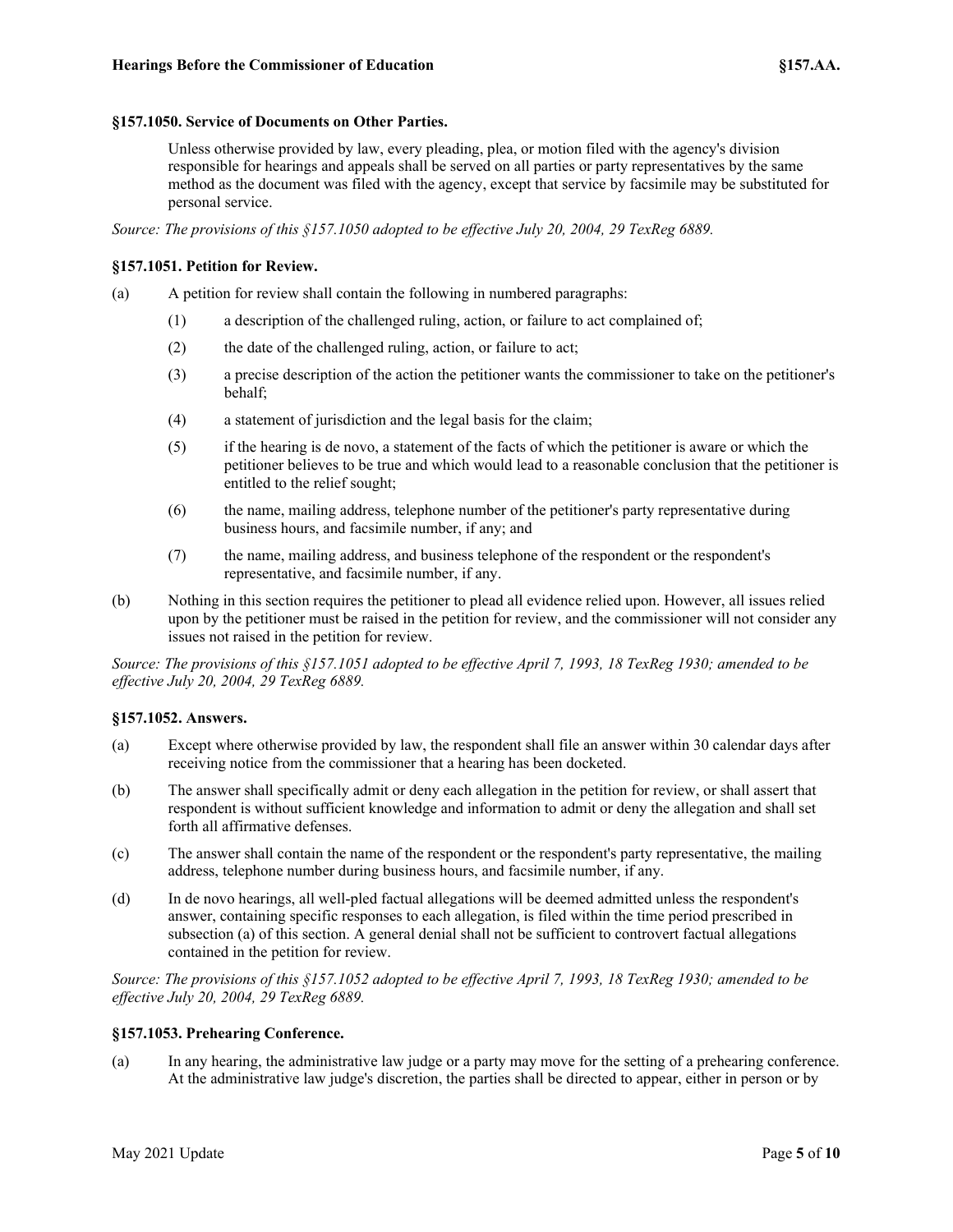telephone, at a specific time for a conference prior to a hearing on the merits for the purposes of considering any of the following:

- (1) the formulation or simplification of issues;
- (2) admission of certain assertions of fact or stipulations;
- (3) the procedure at the hearing on the merits, if the hearing is de novo;
- (4) any limitation, where possible, of the number of witnesses, if the hearing is de novo; and/or
- (5) such other matters as may aid in the simplification of the hearing or the disposition of matters in controversy, including the settlement of matters in dispute.
- (b) Action taken at the conference shall be recorded in the manner directed by the administrative law judge.
- (c) A written request to reschedule a telephonic conference must contain a statement that all parties have been consulted or the reason why all parties were not consulted and list any objection and shall set forth three alternate dates and times for rescheduling the conference.

*Source: The provisions of this §157.1053 adopted to be effective April 7, 1993, 18 TexReg 1930; amended to be effective July 20, 2004, 29 TexReg 6889.*

# **§157.1054. Discovery.**

- (a) Permissible forms of discovery in a de novo hearing are:
	- (1) oral or written deposition governed by Texas Government Code, §§2001.094-2001.103;
	- (2) written interrogatories to a party governed by Texas Rule of Civil Procedure 197;
	- (3) requests of a party for admission of facts and the genuineness or identity of documents or things governed by Texas Rule of Civil Procedure 198;
	- (4) requests and motions for production, examination, and copying of documents or other tangible materials governed by Texas Government Code, §2001.091;
	- (5) requests and motions for entry upon and examination of real property governed by Texas Government Code, §2001.091;
	- (6) discovery from parties regarding the identity of witnesses or potential parties and expert reports governed by Texas Government Code, §2001.092, and discovery from parties regarding copies of previous statements governed by Texas Government Code, §2001.093; and
	- (7) requests for disclosure governed by Texas Rule of Civil Procedure 194.
- (b) Commissions to take depositions and subpoenas to secure the attendance of a witness at hearing may only be issued by an administrative law judge. To obtain a commission or a subpoena, a party must file a motion which specifically articulates grounds constituting good cause for the issuance of the subpoena and must pay all applicable fees.
- (c) Any motion to compel discovery shall contain a certificate by the party filing the motion that efforts to resolve the discovery dispute without the necessity of agency intervention have been attempted and failed.
- (d) Requirements concerning discovery sanctions include the following.
	- (1) Motions for sanctions or order compelling discovery. Upon reasonable notice to all party representatives and affected persons, a party may apply to the administrative law judge for an order compelling discovery. A party may not request sanctions under paragraph (3) of this subsection without having first obtained an order compelling discovery.
	- (2) Enforcement in district court. If a person fails to comply with a subpoena or a commission for deposition issued by an administrative law judge, the agency or party requesting the subpoena or commission for deposition may seek its enforcement in district court in any manner provided by law.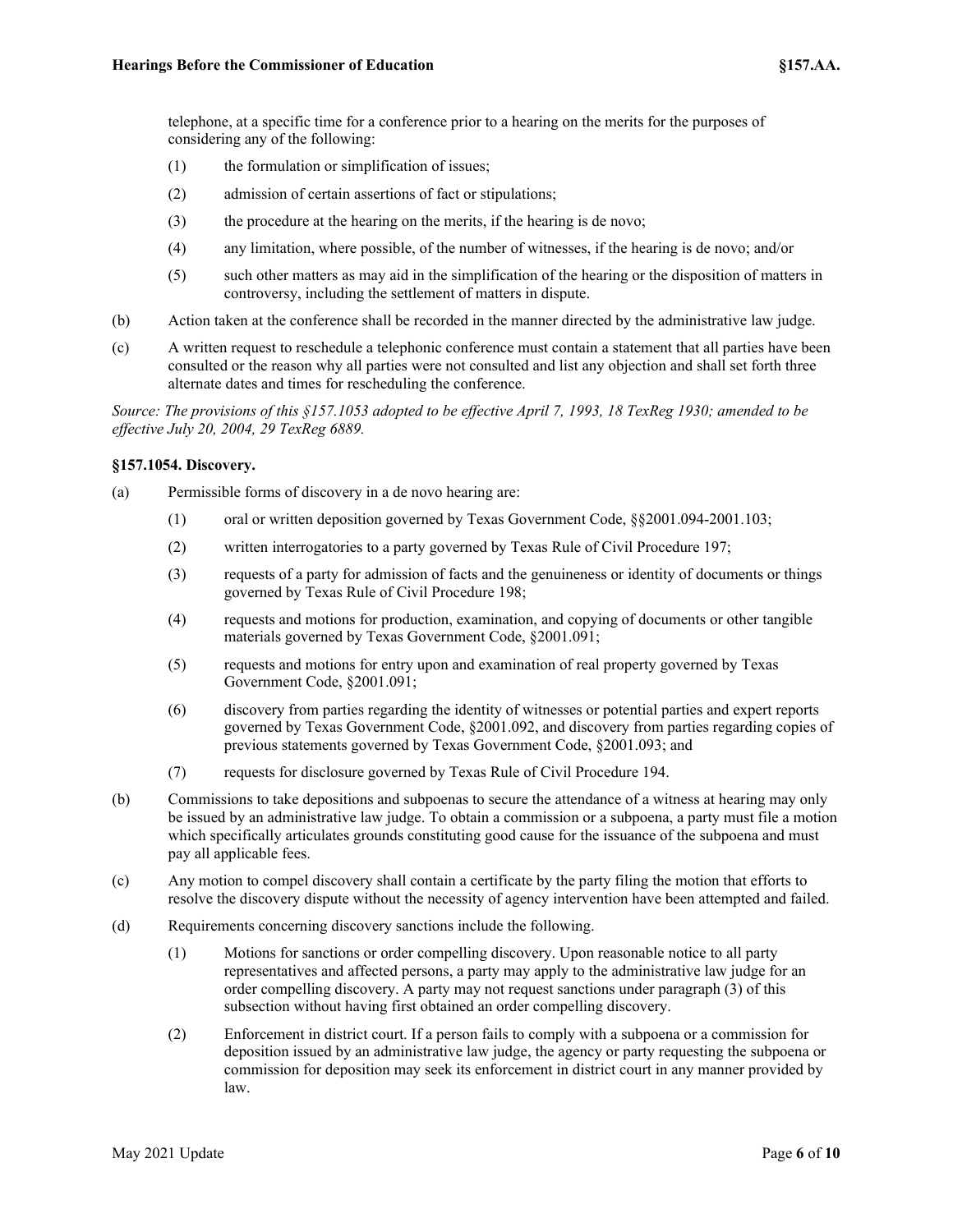- (3) Failure to comply with order or with discovery request. If a party; or an officer, director, or managing agency of a party; or a person designated to testify on behalf of a party fails to comply with proper discovery requests or to obey an order compelling discovery, an administrative law judge may, after opportunity for hearing, issue orders in response to the failure, including any of the following orders:
	- (A) preventing the disobedient party from further discovery of any kind, or of a particular kind;
	- (B) deeming any facts pertaining to the order, or any other facts, to be established, as claimed by the moving party;
	- (C) disallowing the disobedient party from supporting or opposing designated claims or defenses, or prohibiting the party from introducing designated matters in evidence; and
	- (D) striking out pleadings or parts of pleadings, staying further action until the order is obeyed; dismissing the hearing with or without prejudice; or rendering a judgment against the disobedient party.
- (4) Abuse of discovery process. The administrative law judge may impose any of the sanctions listed in paragraph (3) of this subsection on a party who abuses the discovery process in seeking or resisting discovery or who files a request, response, or answer that is frivolous, oppressive, or made for the purpose of delay.
- (5) Failure to respond to or supplement discovery. A party who fails to respond to or supplement a discovery request or refuses to supplement a response to a discovery request may not present evidence that the party was under a duty to provide in a response or supplemental response, and may not offer the testimony of an expert witness or of any other person having knowledge of the discoverable matter, unless the administrative law judge finds good cause to permit the evidence despite the noncompliance. The burden of establishing good cause is upon the party offering the evidence, and good cause must be shown in the record.
- (6) Impermissible communications. Unless permitted by law, party representatives shall not communicate with the administrative law judge or the commissioner without the knowledge of all other parties. The administrative law judge or commissioner may impose any of the preceding sanctions for impermissible communication.
- (7) Record of basis for sanction. The administrative law judge shall state the specific basis for any sanction in the record or in a written order.

*Source: The provisions of this §157.1054 adopted to be effective April 7, 1993, 18 TexReg 1930; amended to be effective July 20, 2004, 29 TexReg 6889.*

# **§157.1055. Motions.**

- (a) A motion for continuance of any hearing shall specifically articulate grounds constituting good cause or shall be by agreement and shall be filed in writing.
- (b) All motions requiring a ruling must be in writing and must contain a certificate of conference asserting that the movant has conferred with the opposing party representative and has or has not obtained agreement with the motion. If no conference was conducted, the movant shall state the reasons, amounting to good cause, why the conference was not held. All motions requiring a certificate of conference will be denied without the requirement of a response if the moving party fails to confer with the opposing party as required. Any motion for which a conference was not held, when the movant has alleged good cause for not holding a conference, must be responded to within seven days, unless the administrative law judge specifies a shorter time to respond.

*Source: The provisions of this §157.1055 adopted to be effective April 7, 1993, 18 TexReg 1930; amended to be effective July 20, 2004, 29 TexReg 6889; amended to be effective May 28, 2012, 37 TexReg 3830.*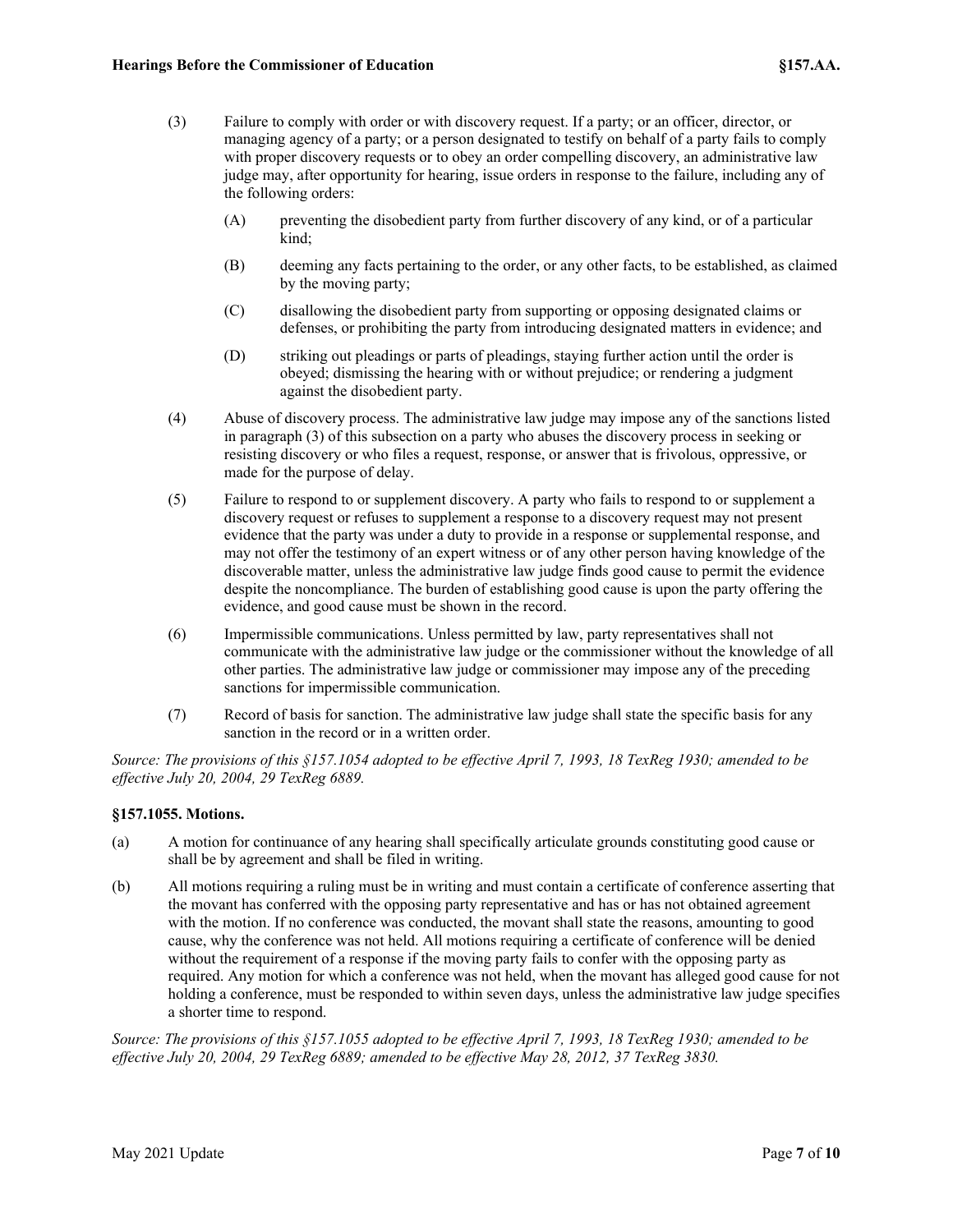#### **§157.1056. Dismissal Without a Hearing; Nonsuits.**

- (a) The commissioner or his or her designee may, on his or her own motion or the motion of a party, inform the parties of the commissioner's intent to dismiss a hearing and allow time for response. The commissioner may then dismiss a hearing without further action for the following reasons: compromise, unnecessary duplication of proceedings, res judicata, withdrawal, mootness, untimely filing, lack of jurisdiction, failure of a petitioner to set forth facts in the pleadings that would support a decision in the petitioner's favor, failure to state a claim for which relief can be granted, failure to exhaust administrative remedies, or failure to prosecute.
- (b) The petitioner may nonsuit the hearing at any time.

*Source: The provisions of this §157.1056 adopted to be effective April 7, 1993, 18 TexReg 1930; amended to be effective July 20, 2004, 29 TexReg 6889.*

# **§157.1057. Order of Procedure at De Novo Hearing.**

- (a) The petitioner may state briefly the nature of the claim or defense, what the petitioner expects to prove, and the relief sought. Immediately after, the respondent may make a similar statement, and the intervenors and other parties will be afforded similar rights as determined by the administrative law judge.
- (b) Evidence shall then be introduced by the petitioner. The respondent and intervenors shall have the opportunity to cross-examine each of the petitioner's witnesses.
- (c) Cross-examination is not limited solely to matters raised on direct examination. Parties are entitled to redirect and recross examination.
- (d) Unless the statement has already been made, the respondent may briefly state the nature of the claim or defense, what the respondent expects to prove, and the relief sought.
- (e) Evidence, if any, shall be introduced by the respondent. The petitioner and intervenors shall have the opportunity to cross-examine each of the respondent's witnesses.
- (f) The intervenor and other parties may make their statement, unless they have already done so, and shall introduce their evidence, if any. The petitioner and respondent shall have the opportunity to cross-examine the intervenor's witnesses.
- (g) The petitioner may present rebuttal evidence.
- (h) The parties may be allowed closing arguments at the discretion of the administrative law judge.
- (i) The administrative law judge may permit deviations from this order of procedure in the interests of justice.
- (j) Parties shall provide four copies of each exhibit offered.
- (k) At the de novo hearing before the commissioner, any part or all of a certified transcript of sworn testimony and exhibits taken in a hearing before the board of trustees from which the petitioner appeals may be used by any party for any purpose against any party who was present or represented at the hearing before the board of trustees or who had reasonable notice of the meeting. The Texas Rules of Civil Evidence shall be applied to each question and answer as though the witness were then present and testifying. Unavailability of a witness is not a requirement for admissibility. Testimony of a witness in the hearing before the commissioner shall not be precluded solely because the testimony is contained in the record of the hearing before the board of trustees.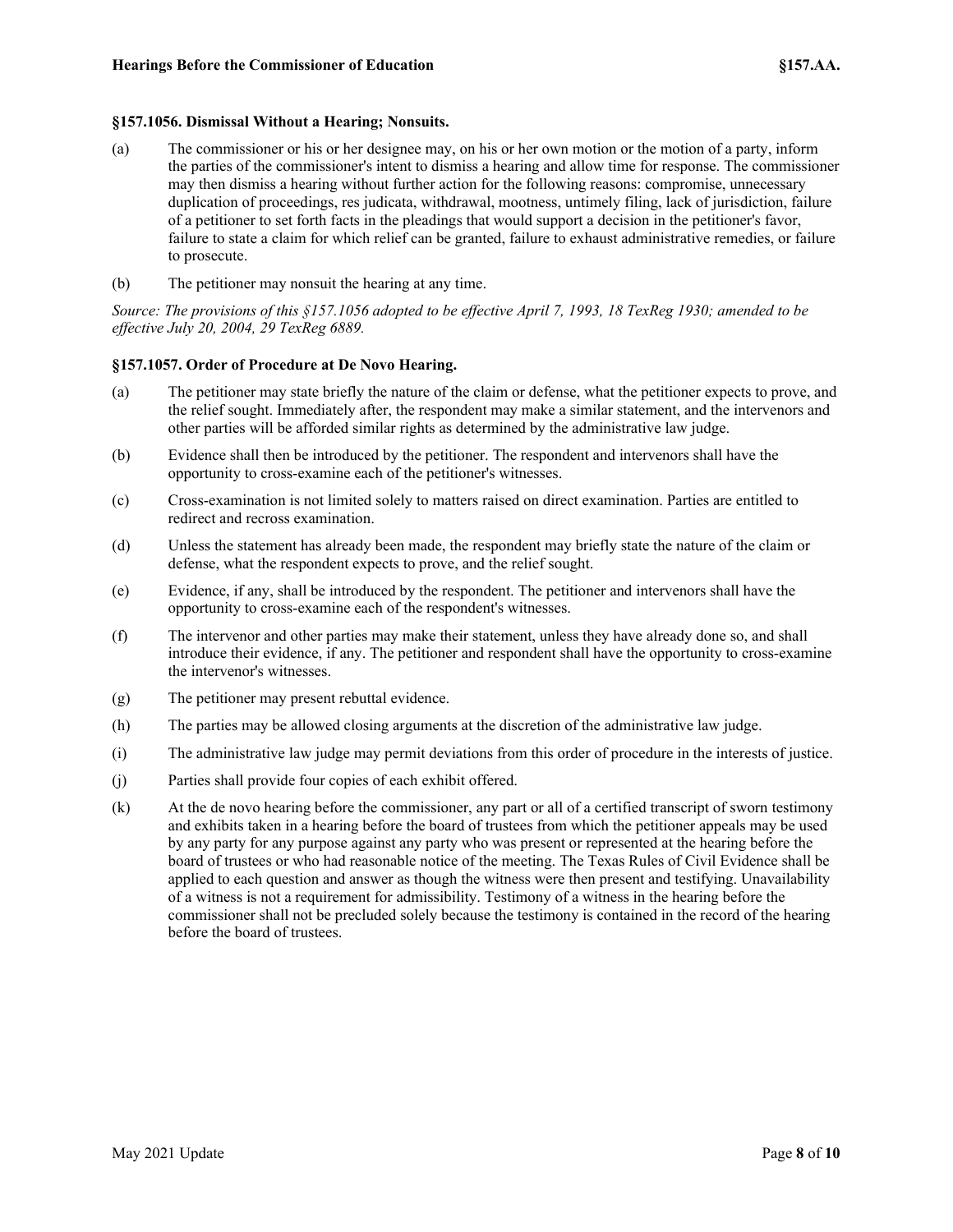(l) In any hearing where a party is represented by more than one attorney, a lead attorney must be designated prior to the commencement of the hearing.

*Source: The provisions of this §157.1057 adopted to be effective April 7, 1993, 18 TexReg 1930; amended to be effective July 20, 2004, 29 TexReg 6889.*

# **§157.1058. Briefing.**

- (a) If briefing is required in a hearing that is reviewed by the commissioner under the substantial evidence standard, the petitioner's brief shall contain the following:
	- (1) Statement of the case. The brief must state concisely the nature of the case, the course of proceedings, and the school district's disposition of the case. The statement should be supported by record references, should seldom exceed one-half page, and should not discuss the facts.
	- (2) Issues presented. The brief must state concisely all issues or points presented for review. The statement of an issue or point will be treated as covering every subsidiary question that is fairly included. However, an issue that is not so identified is waived.
	- (3) Statement of facts. The brief must state concisely and without argument the facts pertinent to the issues or points presented. The commissioner will accept as true the facts stated unless another party contradicts them. The statement must be supported by record references.
	- (4) Argument. The brief must contain clear and concise argument for the contentions made with appropriate citations to authorities and to the record.
	- (5) Prayer. The brief must contain a short conclusion that clearly states the nature of the relief sought.
- (b) If briefing is required in a case that is reviewed by the commissioner under the substantial evidence standard, the respondent's brief shall conform to the requirements of the petitioner's brief, except that the respondent's brief need not include a statement of the case, statement of the issues presented, or a statement of the facts, unless the respondent is dissatisfied with that portion of the petitioner's brief.
- (c) Because briefs are meant to acquaint the commissioner with the issues in the case and to present argument that will enable the commissioner to decide the case, substantial compliance with this rule is sufficient, subject to the following.
	- (1) Formal defects. If the administrative law judge determines that this rule has been flagrantly violated, the administrative law judge may require a brief to be amended, supplemented, or redrawn as statutory timelines may allow. If another brief that does not comply with this rule is filed, the administrative law judge may strike the brief, prohibit the party from filing another, and proceed as if the party had failed to file a brief.
	- (2) Substantive defects. If the administrative law judge determines either before or after submission, that the case has not been properly presented in the briefs, or that the law and authorities have not been properly cited in the briefs, the administrative law judge may, if statutory timelines allow, postpone submission, require additional briefing, and make any order necessary for a satisfactory submission of the case.

*Source: The provisions of this §157.1058 adopted to be effective July 20, 2004, 29 TexReg 6889.*

# **§157.1059. Filing of Exceptions and Replies to Proposal for Decision.**

- (a) A copy of the proposal for decision in a hearing shall be simultaneously delivered or mailed by certified mail, return receipt requested, to each party representative of record.
- (b) Exceptions to the proposal for decision shall be filed within 30 calendar days of the date of the proposal for decision.
- (c) Replies to exceptions shall be filed within 50 calendar days of the date of the proposal for decision.
- (d) All disagreements with the factual findings and legal conclusions of the proposal for decision must be made in the parties' exceptions to the proposal for decision or be waived.